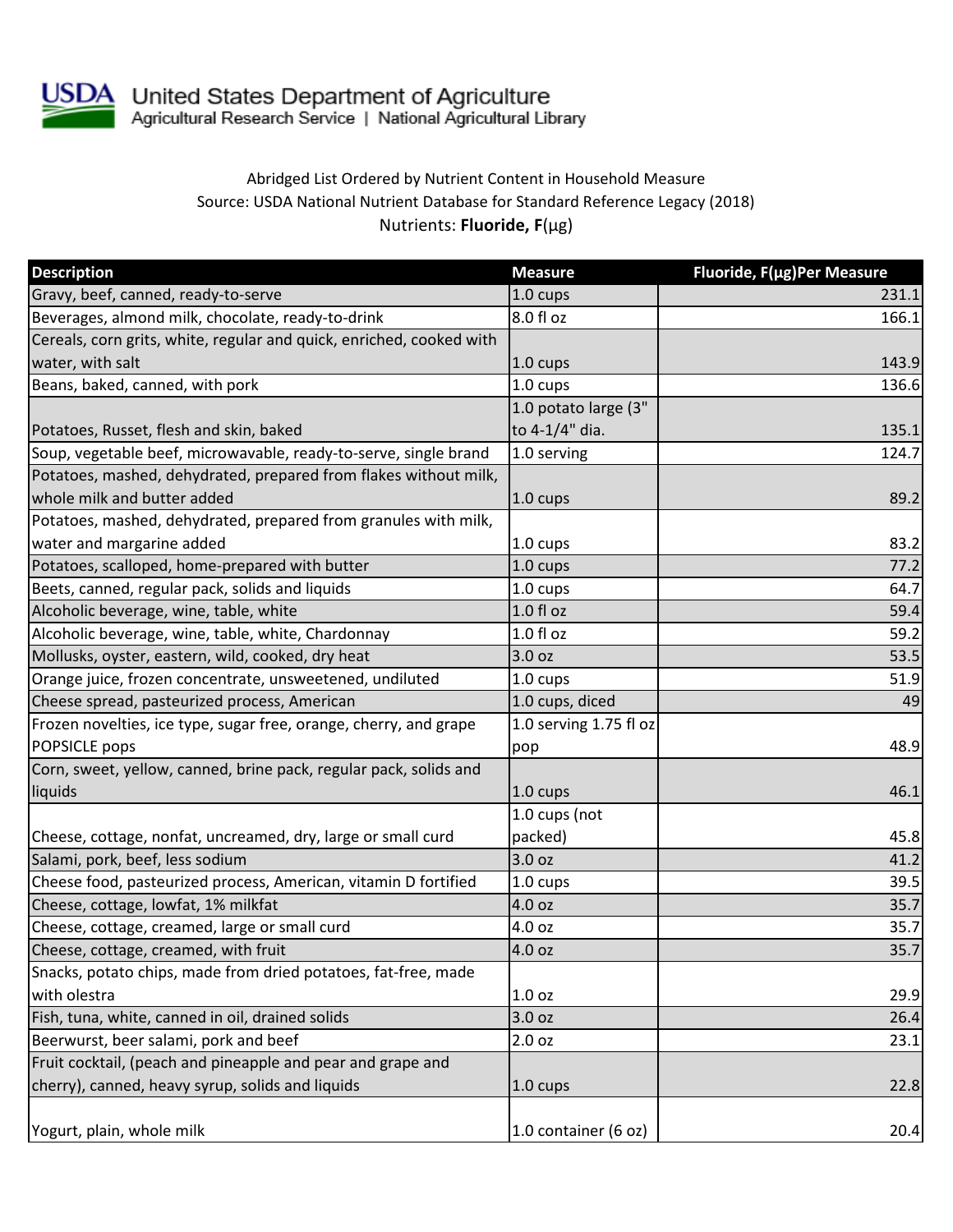| Yogurt, plain, low fat                                                | 1.0 container (6 oz) | 20.4           |
|-----------------------------------------------------------------------|----------------------|----------------|
| Beverages, cranberry-grape juice drink, bottled                       | 1.0 fl oz            | 19.9           |
| Corn, sweet, yellow, frozen, kernels cut off cob, unprepared          |                      |                |
| (Includes foods for USDA's Food Distribution Program)                 | 1.0 cups             | 19.9           |
| Asparagus, cooked, boiled, drained                                    | 0.5 cups             | 19.7           |
| Beef, tenderloin, steak, separable lean and fat, trimmed to 1/8" fat, |                      |                |
| all grades, cooked, broiled                                           | 3.0 oz               | 19             |
| Sauce, cheese, ready-to-serve                                         | $0.25$ cups          | 18.3           |
| Beverages, carbonated, low calorie, cola or pepper-type, with         |                      |                |
| aspartame, contains caffeine                                          | $1.0 f$ l oz         | 17.7           |
| Tomato juice, canned, without salt added                              | 1.0 cups             | 16.8           |
| Tomato juice, canned, with salt added                                 | 1.0 cups             | 16.8           |
| Pasta, dry, enriched                                                  | 1.0 cups spaghetti   | 16.4           |
|                                                                       |                      |                |
| Yogurt, fruit, low fat, 9 g protein/8 oz                              | 1.0 container (6 oz) | 15.3           |
|                                                                       |                      |                |
| Yogurt, fruit, low fat, 11g protein/8 oz                              | 1.0 container (6 oz) | 15.3           |
| Bread, rye                                                            | 1.0 <sub>oz</sub>    | 14.5           |
| Milk, chocolate, fluid, commercial, reduced fat, with added vitamin   |                      |                |
| A and vitamin D                                                       | 1.0 cups             | 13             |
| Milk, chocolate, fluid, commercial, whole, with added vitamin A and   |                      |                |
| vitamin D                                                             | $1.0 \text{ cups}$   | 13             |
| Chicken, broilers or fryers, meat and skin, cooked, fried, flour      | 3.0 oz               | 12.5           |
| Tomatoes, red, ripe, canned, packed in tomato juice                   | 1.0 cups             | 12.2           |
| Salami, Italian, pork                                                 | 1.0 oz               | 11.5           |
| Bologna, pork, turkey and beef                                        | 1.0 <sub>oz</sub>    | 10.2           |
| Bologna, chicken, turkey, pork                                        | 1.0 serving          | 10.1           |
| Cheese, pasteurized process, American, fortified with vitamin D       | 1.0 <sub>oz</sub>    | 9.9            |
| Tortillas, ready-to-bake or -fry, flour, shelf stable                 | 1.0 tortilla         | 9.8            |
|                                                                       | 1.0 package (1.69    |                |
| Candies, MARS SNACKFOOD US, M & M's Milk Chocolate Candies            | oz)                  | 8.4            |
| Radishes, raw                                                         | 1.0 cups slices      | $\overline{7}$ |
| Cranberry sauce, canned, sweetened                                    | 1.0 cups             | 5.3            |
| Water, bottled, non-carbonated, NAYA                                  | 1.0 f1 oz            | 4.3            |
| Carrots, raw                                                          | 1.0 cups chopped     | 4.1            |
| Cream, fluid, heavy whipping                                          | 1.0 cups, whipped    | 3.6            |
| Cream, fluid, light whipping                                          | 1.0 cups, whipped    | 3.6            |
| Egg, whole, cooked, omelet                                            | 1.0 tbsp             | 3.2            |
| Pears, raw                                                            | 1.0 cups, slices     | 3.1            |
| Beverages, water, bottled, non-carbonated, EVIAN                      | 1.0 fl oz            | 3.1            |
|                                                                       | 1.0 cups, with pits, |                |
| Cherries, sweet, raw                                                  | yields               | 2.8            |
| Milk, canned, evaporated, nonfat, with added vitamin A and            |                      |                |
| vitamin D                                                             | $1.0 f$ l oz         | 2.7            |
| Milk, canned, evaporated, with added vitamin D and without added      |                      |                |
| vitamin A                                                             | $1.0 f$ l oz         | 2.7            |
| Cereals ready-to-eat, rice, puffed, fortified                         | 1.0 cups             | 2.7            |
| Beverages, water, bottled, non-carbonated, CALISTOGA                  | $1.0 f$ l oz         | 2.2            |
|                                                                       |                      |                |